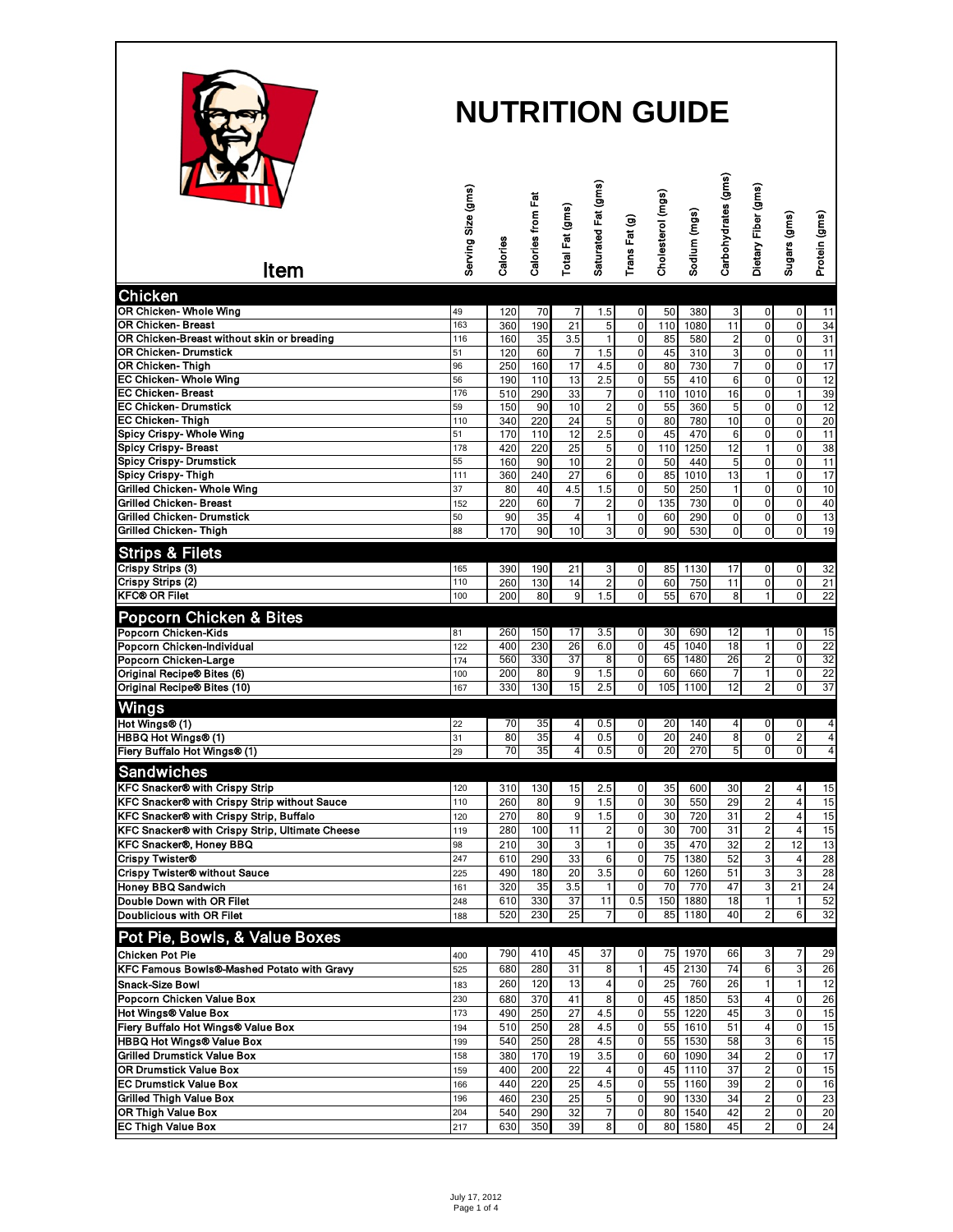

| $\mathbf{V}$<br>Item                                        | Serving Size (gms) | Calories               | Calories from Fat   | Total Fat (gms)    | Saturated Fat (gms)                    | Trans Fat (g)               | Cholesterol (mgs)       | Sodium (mgs) | Carbohydrates (gms) | Dietary Fiber (gms)           | Sugars (gms)                     | Protein (gms)           |
|-------------------------------------------------------------|--------------------|------------------------|---------------------|--------------------|----------------------------------------|-----------------------------|-------------------------|--------------|---------------------|-------------------------------|----------------------------------|-------------------------|
| <b>Salads &amp; More</b>                                    |                    |                        |                     |                    |                                        |                             |                         |              |                     |                               |                                  |                         |
| Crispy Chicken Caesar Salad without Dressing & Croutons     | 313                | 340                    | 160                 | 18                 | 4.5                                    | 0                           | 70                      | 930          | 16                  | 3                             | 3                                | 28                      |
| Caesar Side Salad without Dressing & Croutons               | 91                 | 40                     | 20                  | $\overline{2}$     | 1                                      | $\mathbf 0$                 | 5                       | 90           | $\sqrt{2}$          | $\mathbf{1}$                  | $\mathbf{1}$                     | $\overline{3}$          |
| Crispy Chicken BLT Salad without Dressing                   | 374                | 360                    | 170                 | 19                 | 3.5                                    | $\mathbf 0$                 | 75                      | 1120         | 18                  | 4                             | 5                                | 30                      |
| <b>House Side Salad without Dressing</b>                    | 105                | 15                     | 0                   | $\mathbf 0$        | $\pmb{0}$                              | $\mathbf 0$                 | $\mathbf 0$             | 10           | 3                   | 1                             | $\overline{\mathbf{c}}$          | 1                       |
| Heinz Buttermilk Ranch Dressing (1)                         | 28                 | 160                    | 150                 | 17                 | $\overline{\mathbf{c}}$                | $\mathbf 0$                 | 10                      | 220          | $\mathbf{1}$        | 0                             | 1                                | 0                       |
| Hidden Valley® The Original Ranch® Fat Free Dressing (1)    | 43                 | 35<br>15               | 0<br>$\overline{0}$ | $\mathbf 0$<br>0.5 | $\mathbf 0$<br>$\overline{\mathbf{0}}$ | 0<br>$\mathbf 0$            | $\mathbf 0$<br>$\Omega$ | 410<br>510   | 8<br>$\overline{2}$ | 0<br>$\Omega$                 | 2                                | 1                       |
| Marzetti Light Italian Dressing (1)                         | 28                 |                        |                     |                    |                                        |                             |                         |              |                     |                               | 1                                | 0                       |
| KFC® Creamy Parmesan Caesar Dressing (1)                    | 57                 | 260<br>$\overline{70}$ | 230<br>25           | 26                 | 5<br>$\overline{0}$                    | $\pmb{0}$<br>$\overline{0}$ | 15<br>$\Omega$          | 540<br>160   | 4<br>8              | $\mathbf 0$<br>$\overline{0}$ | $\overline{2}$<br>$\overline{0}$ | $\overline{\mathbf{c}}$ |
| Parmesan Garlic Croutons Pouch (1)                          | 14                 |                        |                     | 3                  |                                        |                             |                         |              |                     |                               |                                  | $\overline{1}$          |
| Sides (Individual)                                          |                    |                        |                     |                    |                                        |                             |                         |              |                     |                               |                                  |                         |
| <b>Green Beans</b>                                          | 86                 | 25                     | 0                   | 0                  | $\mathbf 0$                            | 0                           | 0                       | 260          | $\overline{4}$      | 2                             | $\mathbf{1}$                     | 1                       |
| <b>Mashed Potatoes with Gravy</b>                           | 145                | 120                    | 35                  | 4                  | $\mathbf{1}$                           | $\pmb{0}$                   | $\mathbf 0$             | 530          | 19                  | $\overline{1}$                | 0                                | $\overline{\mathbf{c}}$ |
| <b>Mashed Potatoes without Gravy</b>                        | 102                | 90                     | 25                  | 3                  | 0.5                                    | $\mathbf 0$                 | $\mathbf 0$             | 320          | 15                  | $\mathbf{1}$                  | $\mathbf 0$                      | $\overline{\mathbf{c}}$ |
| <b>Macaroni and Cheese</b>                                  | 135                | 160                    | 70                  | $\overline{7}$     | 2.5                                    | $\mathbf 0$                 | 5                       | 720          | 19                  |                               | $\overline{c}$                   | 5                       |
| <b>Potato Wedges</b>                                        | 108                | 290                    | 140                 | 15                 | 2.5                                    | $\mathbf 0$                 | $\Omega$                | 810          | 35                  | $\overline{c}$                | 0                                | 4                       |
| Corn on the Cob (3")                                        | 71                 | 70                     | 5                   | 0.5                | 0                                      | $\mathbf 0$                 | $\mathbf 0$             | 0            | 16                  | $\overline{2}$                | 3                                | $\overline{\mathbf{c}}$ |
| Corn on the Cob (5.5")                                      | 146                | 140                    | 10                  |                    | 0                                      | $\mathbf 0$                 | $\mathbf 0$             | 5            | 33                  | $\overline{4}$                | 5                                | 5                       |
| <b>BBQ Baked Beans</b>                                      | 138                | 210                    | 15                  | 1.5                | $\mathbf 0$                            | $\mathbf 0$                 | $\mathbf 0$             | 780          | 41                  | 8                             | 18                               | 8                       |
| <b>Potato Salad</b>                                         | 135                | 210                    | 100                 | 11                 | 2.5                                    | $\mathbf 0$                 | 10                      | 560          | 26                  | 3                             | 6                                | $\overline{\mathbf{c}}$ |
| <b>Cole Slaw</b>                                            | 114                | 180                    | 90                  | 10                 | 1.5                                    | $\mathbf 0$                 | 5                       | 150          | 20                  | $\overline{c}$                | 17                               | $\mathbf{1}$            |
| <b>Biscuit</b>                                              | 54                 | 180                    | 70                  | 8                  | 6                                      | $\pmb{0}$                   | $\mathbf 0$             | 530          | 23                  | $\mathbf{1}$                  | 2                                | 4                       |
| <b>Sweet Kernel Corn</b>                                    | 95                 | 100                    | 5                   | 0.5                | $\overline{0}$                         | $\pmb{0}$                   | $\mathbf 0$             | 0            | 21                  | $\overline{c}$                | 3                                | 3                       |
| <b>Macaroni Salad</b>                                       | 117                | 190                    | 90                  | 10                 | $\overline{c}$                         | $\mathbf 0$                 | 5                       | 430          | 22                  | $\mathbf{1}$                  | 6                                | $\overline{\mathbf{4}}$ |
| <b>KFC® Cornbread Muffin</b>                                | 52                 | 210                    | 80                  | 9                  | 1.5                                    | 0                           | 35                      | 240          | 28                  | 0                             | 11                               | 3                       |
| Other                                                       |                    |                        |                     |                    |                                        |                             |                         |              |                     |                               |                                  |                         |
| Sargento® Light String Cheese                               | 21                 | 50                     | 25                  | 2.5                | 1.5                                    | 0                           | 10                      | 160          | $\vert$             | 0                             | 0                                | 6                       |
| <b>KFC® Gizzards</b>                                        | 55                 | 200                    | 100                 | 11                 | 2                                      | $\mathbf 0$                 | 100                     | 800          | 15                  | 1                             | 0                                | 11                      |
| <b>KFC® Livers</b>                                          | 55                 | 180                    | 90                  | 10                 | $\mathbf 2$                            | $\mathbf 0$                 | 200                     | 620          | 11                  | $\mathbf 0$                   | 0                                | 11                      |
| Country Fried Steak without Peppered White Gravy            | 95                 | 350                    | 220                 | 25                 | 7                                      | 0.5                         | 30                      | 640          | 19                  | $\overline{c}$                | $\mathbf{1}$                     | 12                      |
| Country Fried Steak with Peppered White Gravy               | 140                | 380                    | 240                 | 27                 | $\overline{7}$                         | 0.5                         | 30                      | 800          | 23                  | $\overline{c}$                | $\mathbf{1}$                     | 12                      |
| Jalapeno Peppers                                            | 32                 | 20                     | 10                  | 1.5                | $\overline{\mathbf{0}}$                | 0                           | $\mathbf 0$             | 480          | 1                   | 1                             | 0                                | $\pmb{0}$               |
| <b>Honey Sauce Packet</b>                                   | 9                  | 30                     | $\mathbf 0$         | $\mathbf 0$        | $\pmb{0}$                              | $\pmb{0}$                   | $\mathbf 0$             | 0            | 8                   | $\mathbf 0$                   | 5                                | $\pmb{0}$               |
| <b>Colonel's Buttery Spread</b>                             | 6                  | 30                     | 30                  | 3.5                | 0.5                                    | 0                           | 0                       | 30           | $\mathbf 0$         | 0                             | 0                                | $\pmb{0}$               |
| <b>KFC Signature Sauce Dipping Cup</b>                      | 25                 | 70                     | 50                  | 5                  | 1                                      | $\mathbf 0$                 | 10                      | 135          | $\overline{5}$      | $\mathbf 0$                   | 4                                | $\pmb{0}$               |
| Spicy Chipotle Dipping Sauce Cup                            | 25                 | 70                     | 35                  | 3.5                | 1                                      | $\pmb{0}$                   | 10                      | 220          | 8                   | $\mathbf{1}$                  | 3                                | $\pmb{0}$               |
| Sweet and Sour Dipping Sauce Cup                            | 25                 | 45                     | $\mathbf 0$         | $\mathbf 0$        | $\mathbf 0$                            | $\mathbf 0$                 | $\mathbf 0$             | 95           | 12                  | $\mathbf 0$                   | 10                               | $\overline{0}$          |
| <b>Honey Mustard Dipping Sauce Cup</b>                      | 25                 | 120                    | 90                  | 10                 | 1.5                                    | $\pmb{0}$                   | 5                       | 110          | 6                   | $\mathbf 0$                   | 5                                | $\pmb{0}$               |
| Creamy Ranch Dipping Sauce Cup                              | 25                 | 140                    | 140                 | 15                 | 2.5                                    | $\mathbf 0$                 | 10                      | 230          | 1                   | $\mathbf 0$                   | 1                                | $\pmb{0}$               |
| <b>HBBQ Dipping Sauce Cup</b>                               | 25                 | 40                     | $\mathbf 0$         | $\mathbf{0}$       | $\mathbf{0}$                           | $\mathbf 0$                 | $\overline{0}$          | 310          | 9                   | $\overline{0}$                | 8 <sup>1</sup>                   | $\pmb{0}$               |
| <b>Desserts</b>                                             |                    |                        |                     |                    |                                        |                             |                         |              |                     |                               |                                  |                         |
| Apple Turnover (1)                                          | 85                 | 250                    | 110                 | 12                 |                                        | 0                           | 0                       | 160          | 33                  |                               |                                  |                         |
| Café Valley Bakery® Chocolate Chip Cake (6 slices per cake) | 76 1 slic          | 300                    | 130                 | 15                 | 3<br>3                                 | $\pmb{0}$                   | 50                      | 260          | 39                  | 2<br>1                        | 12<br>$\overline{27}$            | 2<br>4                  |
| Café Valley Bakery® Lemon Cake (8 slices per cake)          | 57 1 slice         | 210                    | 100                 | 11                 | $\overline{\mathbf{c}}$                | 0                           | 40                      | 190          | 28                  | 0                             | 19                               | $\overline{\mathbf{c}}$ |
| Lil' Bucket™ Lemon Crème Parfait Cup                        | 127                | 400                    | 120                 | 13                 | 7                                      | $\pmb{0}$                   | 5                       | 220          | 65                  | 2                             | 50                               | 7                       |
| Lil' Bucket <sup>™</sup> Chocolate Crème Parfait Cup        | 113                | 280                    | 120                 | 13                 | 8                                      | $\pmb{0}$                   | 0                       | 240          | 37                  | $\mathbf{1}$                  | 23                               | $\overline{\mathbf{c}}$ |
| Lil' Bucket <sup>™</sup> Strawberry Shortcake Parfait Cup   | 99                 | 200                    | 60                  | 7                  | 3.5                                    | 0                           | 20                      | 140          | 35                  | 2                             | 23                               | $\overline{\mathbf{c}}$ |
| Reese's® Peanut Butter Pie Slice                            | 71                 | 310                    | 170                 | 19                 | 10                                     | $\pmb{0}$                   | 5                       | 200          | 31                  | $\mathbf{1}$                  | 22                               | 5                       |
| Oreo® Cookies and Crème Pie Slice                           | 74                 | 290                    | 140                 | 16                 | 10                                     | 0                           | 5                       | 210          | 34                  | 1                             | 23                               | 3                       |
| Sweet Life® Oatmeal Raisin Cookie                           | 32                 | 150                    | 50                  | 6                  | 2.5                                    | 0                           | 10                      | 90           | 22                  | 1                             | 12                               | $\overline{2}$          |
| Sweet Life® Chocolate Chip Cookie                           | 32                 | 160                    | 70                  | 8                  | $\overline{4}$                         | $\pmb{0}$                   | 10                      | 85           | 21                  | 1                             | 14                               | $\mathbf 2$             |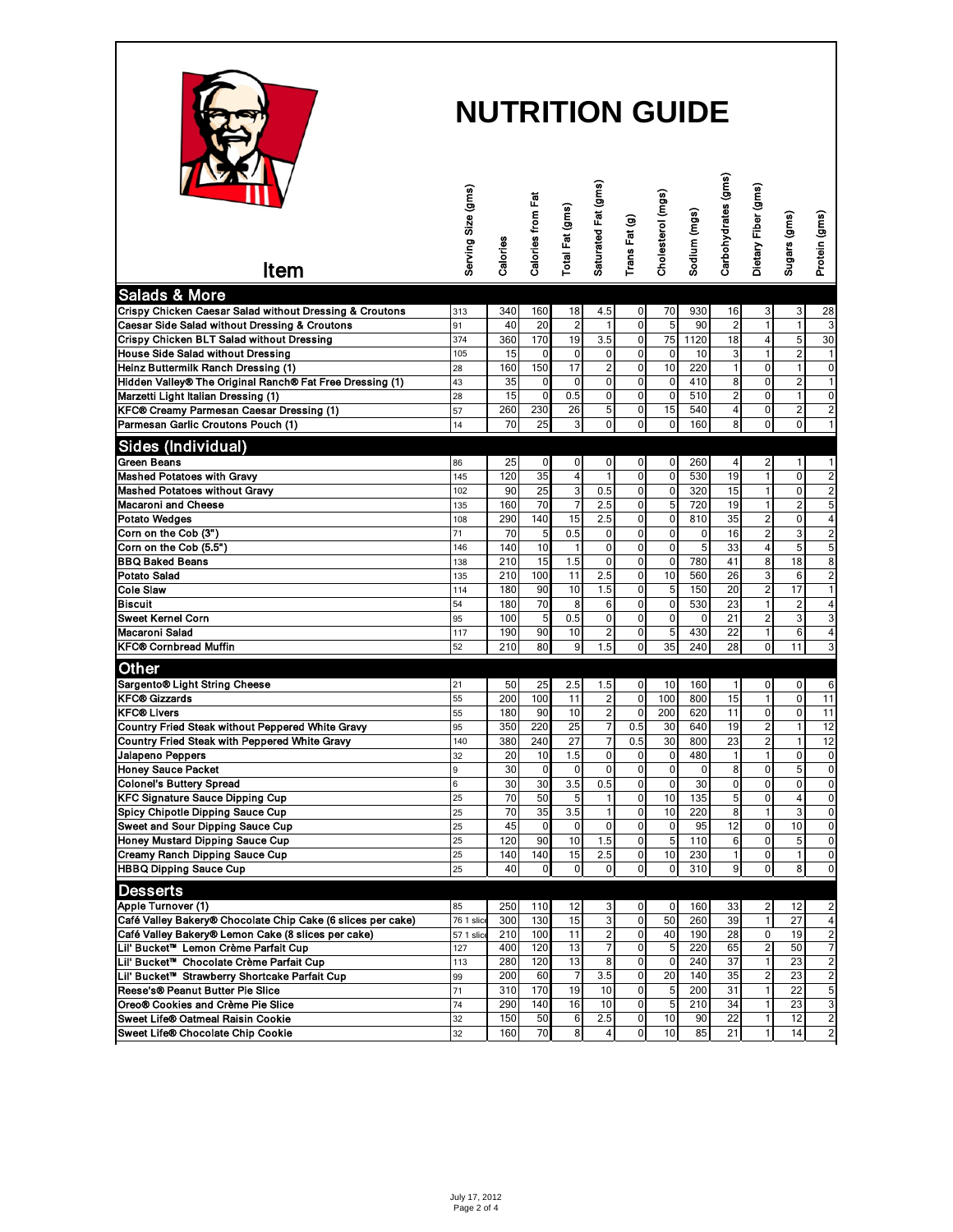

| $\mathbf{M}$                                                                | Serving Size (gms)     |                     | Calories from Fat                |                             | Saturated Fat (gms)                       |                            | Cholesterol (mgs)          |              | Carbohydrates (gms)           | Dietary Fiber (gms) |                            |                                  |
|-----------------------------------------------------------------------------|------------------------|---------------------|----------------------------------|-----------------------------|-------------------------------------------|----------------------------|----------------------------|--------------|-------------------------------|---------------------|----------------------------|----------------------------------|
|                                                                             |                        |                     |                                  |                             |                                           |                            |                            |              |                               |                     |                            |                                  |
|                                                                             |                        | Calories            |                                  | Total Fat (gms)             |                                           | Trans Fat (g)              |                            | Sodium (mgs) |                               |                     | Sugars (gms)               | Protein (gms)                    |
| Item                                                                        |                        |                     |                                  |                             |                                           |                            |                            |              |                               |                     |                            |                                  |
| <b>Beverages</b>                                                            |                        |                     |                                  |                             |                                           |                            |                            |              |                               |                     |                            |                                  |
| Capri Sun® Roarin' Waters Tropical Fruit                                    | 6 fl oz.               | 30                  | $\mathbf 0$                      | $\mathbf 0$                 | 0                                         | 0                          | 0                          | 15           | 8                             | 0                   | 8                          | 0                                |
| <b>Milk 2%</b>                                                              | 10 fl oz.              | 170                 | 50                               | 6                           | $\overline{4}$                            | $\overline{0}$             | $\overline{25}$            | 180          | 17                            | $\mathbf 0$         | 16                         | 12                               |
| Pepsi®*<br>Pepsi®*                                                          | 16 fl oz.<br>20 fl oz. | 180<br>230          | $\mathbf 0$<br>$\overline{0}$    | $\mathbf 0$<br>$\mathbf 0$  | $\overline{\mathbf{0}}$<br>$\overline{0}$ | 0<br>$\overline{0}$        | 0<br>$\overline{0}$        | 35<br>45     | 49<br>63                      | 0<br>0              | 49<br>63                   | $\pmb{0}$<br>$\overline{0}$      |
| Pepsi®*                                                                     | 30 fl oz.              | 350                 | $\overline{0}$                   | $\mathbf 0$                 | $\overline{\mathbf{0}}$                   | 0                          | 0                          | 70           | 98                            | 0                   | 98                         | $\overline{0}$                   |
| Pepsi®*                                                                     | 64 fl oz               | 780                 | 0                                | 0                           | $\overline{0}$                            | 0                          | 0                          | 155          | 217                           | 0                   | 217                        | $\overline{0}$                   |
| Diet Pepsi®*                                                                | 16 fl oz               | 0                   | $\overline{0}$                   | $\mathbf 0$                 | 0                                         | $\pmb{0}$                  | 0                          | 45           | 0                             | 0                   | 0                          | $\overline{0}$                   |
| Diet Pepsi®*                                                                | 20 fl oz               | $\mathbf 0$         | 0                                | $\mathbf 0$                 | 0                                         | $\pmb{0}$                  | $\mathbf 0$                | 55           | 0                             | 0                   | $\mathbf 0$                | $\mathbf 0$                      |
| Diet Pepsi®*                                                                | 30 fl oz.              | 0                   | 0                                | $\mathbf 0$                 | 0                                         | $\pmb{0}$                  | $\mathbf 0$                | 90           | 0                             | 0                   | $\mathbf 0$                | 0                                |
| Diet Pepsi®*                                                                | 64 fl oz.              | 0                   | 0                                | $\mathbf 0$                 | 0                                         | 0<br>$\pmb{0}$             | 0                          | 195          | 0                             | 0                   | $\mathbf 0$<br>$\mathbf 0$ | 0                                |
| Pepsi MAX®*<br>Pepsi MAX®*                                                  | 16 fl oz.<br>20 fl oz. | 0<br>0              | $\pmb{0}$<br>0                   | 0<br>0                      | 0<br>0                                    | 0                          | 0<br>$\mathbf 0$           | 45<br>55     | 0<br>$\overline{0}$           | 0<br>0              | $\mathbf 0$                | $\pmb{0}$<br>$\overline{0}$      |
| Pepsi MAX®*                                                                 | 30 fl oz.              | $\pmb{0}$           | $\overline{0}$                   | 0                           | 0                                         | 0                          | $\mathbf 0$                | 90           | $\overline{0}$                | 0                   | $\mathbf 0$                | $\overline{0}$                   |
| Pepsi MAX®*                                                                 | 64 fl oz.              | $\pmb{0}$           | $\mathbf 0$                      | 0                           | 0                                         | $\pmb{0}$                  | $\mathbf 0$                | 195          | 0                             | $\mathbf 0$         | $\mathbf 0$                | $\overline{0}$                   |
| Wild Cherry Pepsi®*                                                         | 16 fl oz               | 180                 | $\overline{0}$                   | $\mathbf 0$                 | $\overline{\mathbf{0}}$                   | $\overline{0}$             | $\mathbf 0$                | 35           | 49                            | 0                   | 49                         | $\overline{0}$                   |
| Wild Cherry Pepsi®*                                                         | 20 fl oz               | 230                 | $\overline{0}$                   | $\mathbf 0$                 | $\overline{\mathbf{0}}$                   | $\overline{0}$             | $\pmb{0}$                  | 45           | 63                            | $\overline{0}$      | 63                         | $\overline{0}$                   |
| Wild Cherry Pepsi®*                                                         | 30 fl oz.              | 350                 | $\overline{0}$                   | $\mathbf 0$                 | $\overline{\mathbf{0}}$                   | $\pmb{0}$                  | $\mathbf 0$                | 70           | 98                            | $\mathbf 0$         | 98                         | $\overline{0}$                   |
| Wild Cherry Pepsi®*                                                         | 64 fl oz               | 780                 | 0                                | 0                           | 0                                         | 0                          | 0                          | 155          | 217                           | 0                   | 217                        | $\overline{0}$                   |
| Sierra Mist®*<br>Sierra Mist® <sup>*</sup>                                  | 16 fl oz<br>20 fl oz.  | 180<br>230          | 0<br>0                           | $\mathbf 0$<br>$\mathbf{0}$ | 0<br>$\mathbf 0$                          | 0<br>0                     | 0<br>0                     | 35<br>45     | 47<br>61                      | 0<br>0              | 47<br>61                   | $\overline{0}$<br>$\pmb{0}$      |
| Sierra Mist®*                                                               | 30 fl oz               | 350                 | 0                                | $\overline{0}$              | $\mathbf 0$                               | 0                          | $\mathbf 0$                | 70           | 95                            | 0                   | 95                         | $\overline{0}$                   |
| Sierra Mist®*                                                               | 64 fl oz.              | 780                 | 0                                | $\mathbf{0}$                | $\mathbf 0$                               | 0                          | 0                          | 155          | 209                           | 0                   | 209                        | $\overline{0}$                   |
| Diet Sierra Mist®                                                           | 16 fl oz               | $\pmb{0}$           | $\mathbf 0$                      | $\mathbf 0$                 | 0                                         | $\pmb{0}$                  | 0                          | 45           | 0                             | 0                   | 0                          | $\pmb{0}$                        |
| Diet Sierra Mist®                                                           | 20 fl oz.              | 0                   | $\overline{0}$                   | 0                           | $\overline{0}$                            | 0                          | $\pmb{0}$                  | 55           | $\overline{0}$                | 0                   | 0                          | $\overline{0}$                   |
| Diet Sierra Mist®                                                           | 30 fl oz.              | $\mathbf 0$         | $\overline{0}$                   | $\overline{0}$              | $\overline{0}$                            | $\overline{0}$             | $\mathbf 0$                | 90           | $\overline{0}$                | $\overline{0}$      | $\mathbf 0$                | $\overline{0}$                   |
| Diet Sierra Mist®                                                           | 64 fl oz.              | 0                   | $\pmb{0}$                        | $\mathbf 0$                 | 0                                         | $\pmb{0}$                  | $\mathbf 0$                | 195          | 0                             | 0                   | 0                          | $\overline{0}$                   |
| Miranda® Strawberry*                                                        | 16 fl oz               | 190                 | $\overline{0}$<br>$\overline{0}$ | 0<br>$\mathbf{0}$           | $\overline{\mathbf{0}}$                   | $\overline{0}$             | 0                          | 90<br>115    | 51<br>65                      | $\overline{0}$      | 51                         | $\overline{0}$<br>$\overline{0}$ |
| Miranda® Strawberry*<br>Miranda® Strawberry*                                | 20 fl oz.<br>30 fl oz. | 250<br>390          | $\overline{0}$                   | $\mathbf 0$                 | $\overline{\mathbf{0}}$<br>$\overline{0}$ | 0<br>$\mathbf 0$           | $\mathbf 0$<br>$\mathbf 0$ | 175          | 102                           | 0<br>0              | 65<br>102                  | $\overline{0}$                   |
| Miranda® Strawberry*                                                        | 64 fl oz.              | 850                 | 0                                | 0                           | 0                                         | 0                          | 0                          | 390          | 225                           | 0                   | 225                        | $\overline{0}$                   |
| Manzanita Sol®*                                                             | 16 fl oz               | 190                 | 0                                | 0                           | 0                                         | 0                          | 0                          | 45           | 51                            | 0                   | 49                         | 0                                |
| Manzanita Sol®*                                                             | 20 fl oz               | 250                 | $\pmb{0}$                        | $\mathbf 0$                 | 0                                         | 0                          | 0                          | 55           | 65                            | 0                   | 63                         | $\pmb{0}$                        |
| Manzanita Sol®*                                                             | 30 fl oz.              | 390                 | 0                                | $\mathbf 0$                 | 0                                         | 0                          | $\mathbf 0$                | 90           | 102                           | 0                   | 98                         | 0                                |
| Manzanita Sol®*                                                             | 64 fl oz.              | 850                 | 0                                | $\mathbf 0$                 | 0                                         | 0                          | 0                          | 195          | 225                           | 0                   | 217                        | 0                                |
| .ipton® Brisk® Tea*                                                         | 16 fl oz.              | 0                   | $\mathbf 0$                      | $\mathbf 0$                 | 0                                         | $\pmb{0}$                  | $\mathbf 0$                | 55           | 0                             | 0                   | 0                          | $\pmb{0}$                        |
| .ipton® Brisk® Tea*                                                         | 20 fl oz.              | $\pmb{0}$           | $\overline{0}$<br>$\overline{0}$ | 0<br>0                      | 0<br>0                                    | 0<br>0                     | $\mathbf 0$<br>$\mathbf 0$ | 70<br>105    | 0<br>$\overline{0}$           | 0<br>0              | $\mathbf 0$<br>$\mathbf 0$ | $\overline{0}$<br>$\overline{0}$ |
| .ipton® Brisk® Tea*<br>.ipton® Brisk® Tea*                                  | 30 fl oz.<br>64 fl oz. | 0<br>0              | $\mathbf 0$                      | 0                           | 0                                         | 0                          | 0                          | 235          | 0                             | $\mathbf 0$         | $\mathbf 0$                | $\overline{0}$                   |
| .ipton® Brisk® Lemon Tea*                                                   | 16 fl oz.              | 120                 | $\overline{0}$                   | $\mathbf 0$                 | $\overline{\mathbf{0}}$                   | 0                          | $\mathbf 0$                | 25           | 35                            | $\overline{0}$      | 35                         | $\overline{0}$                   |
| Lipton® Brisk® Lemon Tea*                                                   | 20 fl oz.              | 160                 | $\overline{0}$                   | $\overline{0}$              | $\overline{0}$                            | $\overline{0}$             | $\overline{0}$             | 35           | 45                            | $\overline{0}$      | 45                         | 0                                |
| -ipton® Brisk® Lemon Tea*                                                   | 30 fl oz.              | 250                 | $\pmb{0}$                        | $\mathbf 0$                 | $\pmb{0}$                                 | $\mathbf 0$                | $\mathbf 0$                | 55           | 70                            | $\mathbf 0$         | 70                         | 0                                |
| .ipton® Brisk® Lemon Tea*                                                   | 64 fl oz.              | 540                 | 0                                | $\overline{0}$              | $\overline{0}$                            | 0                          | 0                          | 115          | 155                           | 0                   | 155                        | 0                                |
| ipton® Brisk® Green with Peach Tea*.                                        | 16 fl oz.              | $\overline{0}$      | 0                                | $\mathbf 0$                 | $\pmb{0}$                                 | 0                          | 0                          | 125          | 0                             | 0                   | 0                          | 0                                |
| ipton® Brisk® Green with Peach Tea*                                         | 20 fl oz.              | $\overline{0}$      | 0                                | $\mathbf 0$<br>$\mathbf{0}$ | $\mathbf 0$                               | 0                          | 0                          | 160          | $\overline{0}$                | 0<br>$\overline{0}$ | 0                          | $\pmb{0}$                        |
| ipton® Brisk® Green with Peach Tea*<br>ipton® Brisk® Green with Peach Tea*. | 30 fl oz.<br>64 fl oz. | $\overline{0}$<br>0 | 0<br>0                           | $\overline{0}$              | $\mathbf 0$<br>$\mathbf 0$                | $\mathbf 0$<br>$\mathbf 0$ | 0<br>0                     | 245<br>545   | $\overline{0}$<br>$\mathbf 0$ | 0                   | 0<br>0                     | 0<br>0                           |
| .ipton® Brisk® Peach Tea*                                                   | 16 fl oz.              | 140                 | 0                                | $\mathbf{0}$                | $\mathbf 0$                               | 0                          | $\mathbf 0$                | 45           | 37                            | 0                   | 37                         | $\pmb{0}$                        |
| .ipton® Brisk® Peach Tea*                                                   | 20 fl oz.              | 180                 | 0                                | $\overline{0}$              | $\overline{0}$                            | $\mathbf 0$                | 0                          | 55           | 47                            | 0                   | 47                         | $\overline{0}$                   |
| .ipton® Brisk® Peach Tea*                                                   | 30 fl oz.              | 280                 | 0                                | $\mathbf{0}$                | $\overline{\mathbf{0}}$                   | 0                          | $\pmb{0}$                  | 90           | 74                            | 0                   | 74                         | $\overline{0}$                   |
| .ipton® Brisk® Peach Tea*                                                   | 64 fl oz.              | 620                 | 0                                | 0                           | $\mathbf 0$                               | $\mathbf 0$                | 0                          | 195          | 163                           | 0                   | 163                        | $\pmb{0}$                        |
| Lipton® Brisk® Raspberry Tea*                                               | 16 fl oz.              | 140                 | 0                                | $\mathbf 0$                 | $\mathbf 0$                               | 0                          | 0                          | 45           | 37                            | 0                   | 37                         | $\overline{0}$                   |
| Lipton® Brisk® Raspberry Tea*                                               | 20 fl oz.              | 180                 | $\mathbf 0$                      | $\mathbf{0}$                | $\overline{\mathbf{0}}$                   | $\mathbf 0$                | 0                          | 55           | 47                            | 0                   | 47                         | $\overline{0}$                   |
| Lipton® Brisk® Raspberry Tea*<br>.ipton® Brisk® Raspberry Tea*              | 30 fl oz.              | 280<br>620          | 0<br>0                           | $\mathbf 0$<br>0            | $\mathbf 0$<br>0                          | 0<br>0                     | $\mathbf 0$<br>0           | 90<br>195    | 74<br>163                     | 0<br>0              | 74<br>163                  | $\mathbf 0$<br>0                 |
| Mountain Dew®*                                                              | 64 fl oz.<br>16 fl oz. | 190                 | 0                                | $\mathbf 0$                 | 0                                         | 0                          | 0                          | 60           | 51                            | 0                   | 51                         | 0                                |
| Mountain Dew®*                                                              | 20 fl oz.              | 250                 | 0                                | $\mathbf 0$                 | 0                                         | 0                          | 0                          | 80           | 65                            | 0                   | 65                         | 0                                |
| Mountain Dew®*                                                              | 30 fl oz.              | 390                 | 0                                | $\mathbf 0$                 | 0                                         | 0                          | 0                          | 125          | 102                           | 0                   | 102                        | 0                                |
| Mountain Dew®*                                                              | 64 fl oz.              | 850                 | 0                                | 0                           | 0                                         | 0                          | 0                          | 270          | 225                           | 0                   | 225                        | 0                                |